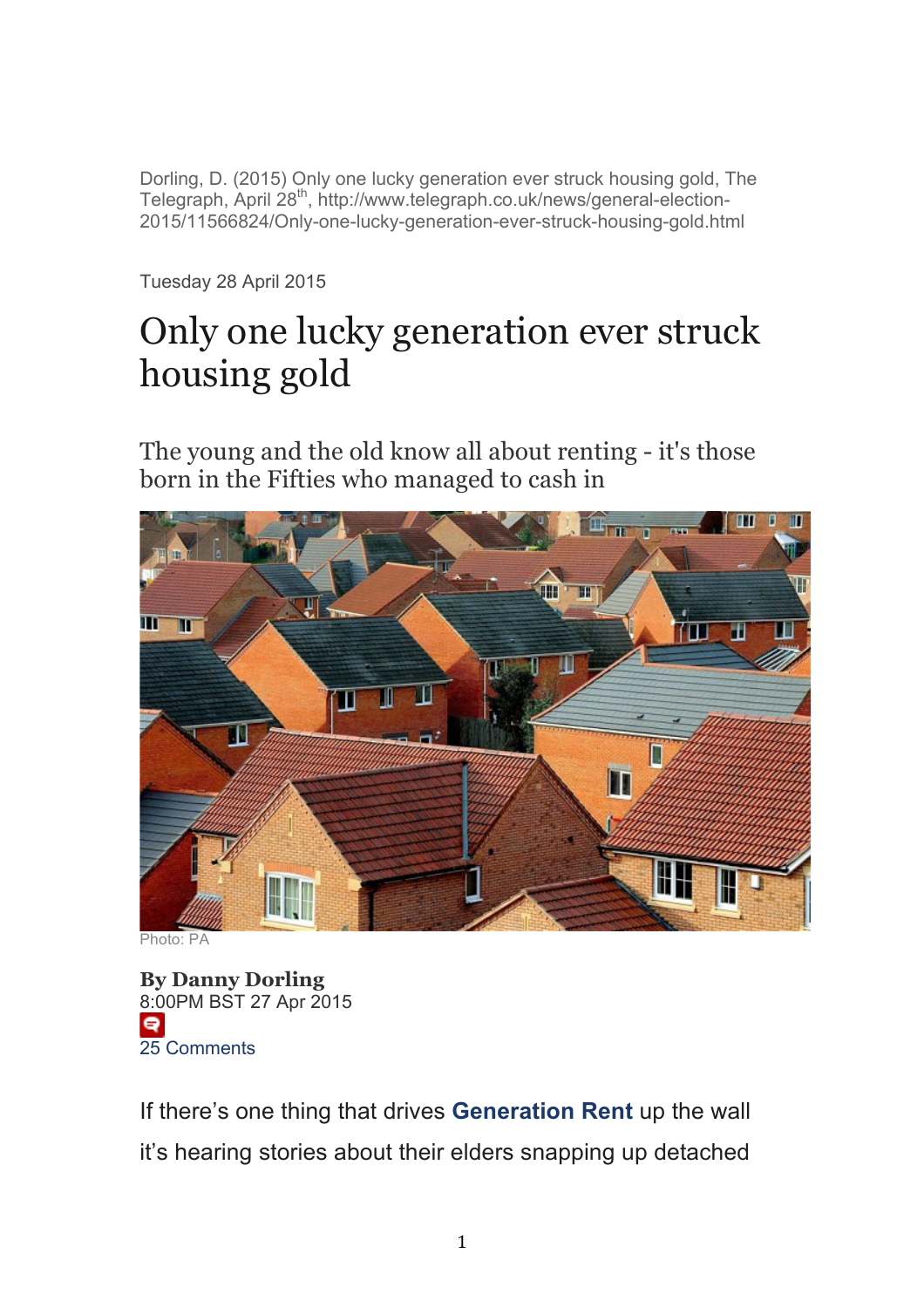Georgian houses in Knightsbridge for a song back in the day. Such stories give the impression that buying a wonderful home used to be a doddle – that they were practically given away for free – only for things to change dramatically and create a situation that is now terribly unfair. For these malcontents I have some words of comfort: apart from one brief period, **buying a home has always been hard**.

Take this statistic, for example. Of those now in their eighties, only half were homeowners or had a mortgage by their fifties. The others rented. People currently in their nineties had it even harder. So, though it may surprise some young people, the elderly of today also come from the generation when it was the norm to rent.

That story was true before them too. Britain in the Twenties and Thirties was a country in which the population was still coming off the land. Most housebuilding in rapidly expanding cities was carried out by speculative investors for landlords, or by landlords themselves. In most cases, wages were too low to allow people to do anything but rent. Then, when wages rose after the Second World War (when there was a shortage of labour) there was an acute shortage of housing to buy.

2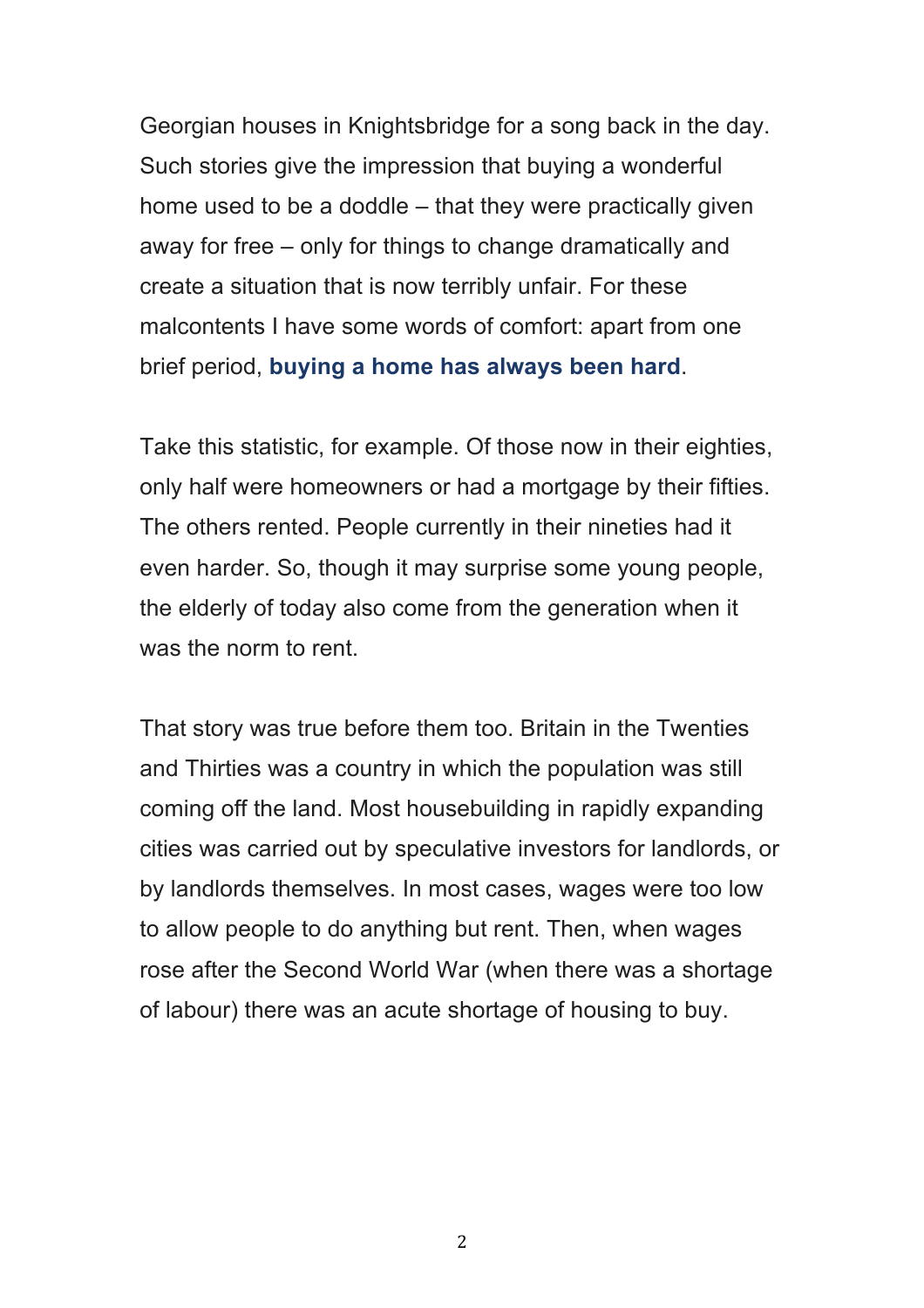|          |                           |                                                |                                            |                                          | 1981 1984 1980 1986 1987 1989 |                           |                                       |                         |                            |                                     | 1990 1991 1993 1994 1995 1996 1997 1998 1999 1900 2001 1002 1003 2004 1005 2004 10 |                         |                    |                                   |                           |                                  |                                 |                                   |                    |                             |                                  |                    |                            |                                                    |                           |                                         |
|----------|---------------------------|------------------------------------------------|--------------------------------------------|------------------------------------------|-------------------------------|---------------------------|---------------------------------------|-------------------------|----------------------------|-------------------------------------|------------------------------------------------------------------------------------|-------------------------|--------------------|-----------------------------------|---------------------------|----------------------------------|---------------------------------|-----------------------------------|--------------------|-----------------------------|----------------------------------|--------------------|----------------------------|----------------------------------------------------|---------------------------|-----------------------------------------|
|          |                           |                                                |                                            |                                          |                               | D% a                      |                                       |                         |                            | $\ddot{\phantom{1}}$                | $\rightarrow$                                                                      |                         |                    | CNL 100% v                        |                           |                                  |                                 | ٠                                 |                    |                             | DN. 4                            |                    |                            | ON 100N 100N                                       |                           | 33% +                                   |
|          | 71%                       | <b>SPR 55K</b>                                 | 60%                                        | <b>TIN ACTS ARM</b>                      | <b>EPN SEN 79%</b>            |                           | <b>49% 70% 77%</b><br><b>GTN DOWN</b> |                         | <b>ROW</b>                 |                                     | 45% 77% 10% 64%                                                                    |                         | <b>GNN</b>         | 74% 43% AVW<br><b>STN</b>         | 47%                       | -53%                             | 50%                             | 65% SPA 83% 65%<br><b>Sex 3</b>   |                    | 32%                         | <b>SPN 42N</b><br><b>SAN 55N</b> |                    | 52%                        | 70% MW ACN<br>576                                  |                           |                                         |
|          | 65%                       | 67%                                            | 6.2%<br>74%                                |                                          | <b>ROW HTM</b>                | <b>CONC.</b>              |                                       |                         |                            |                                     |                                                                                    |                         | 439                | 41%                               | 67%                       |                                  |                                 | 54%                               | 5,7%               | <b>CON</b>                  | 54%                              | 63%                |                            | <b>SON</b>                                         |                           |                                         |
|          | us                        | 59%                                            | 12%                                        | <b>SON</b>                               | 64%                           | 65%                       | 47%                                   | 64%                     |                            |                                     | 12%                                                                                |                         | 33%                | 70%                               |                           |                                  |                                 | 47%                               | 47%                | 676                         | <b>SZW</b>                       | 55%                |                            |                                                    |                           |                                         |
|          | 57%                       | <b>SZN</b><br>555                              |                                            | <b>S/SPN</b>                             | 70%                           | <b>SAN</b>                | 576                                   |                         | 54%                        |                                     |                                                                                    |                         |                    |                                   |                           | us                               | 54%                             |                                   | 429                | <b>AVEN</b>                 | <b>ITN</b>                       | 47%                | ш                          | 2014                                               | 42%                       |                                         |
|          | <b>MM</b><br>68%          | 67%<br>52%<br>67%<br>439                       | <b>SEN</b><br>6.7%                         | <b>ATM</b><br><b>SIM</b>                 | 63%<br>6.3%                   | <b>SEN</b><br>34%         | 38%<br>62%3                           | 64%                     | <b>SIDS</b>                |                                     | 4.7%                                                                               | <b>ARN</b>              | 10%<br>145         | 51%                               | m<br>55%                  |                                  | 53%                             | 47%<br>439                        | <b>11%</b>         | 42%                         |                                  | ю<br>m             | <b>SON</b>                 | 31%                                                | 43%                       | 41%<br>43%<br>m                         |
|          | 61%                       | <b>GEN</b>                                     | 5.251<br>57.96                             | <b>ACTS</b>                              | 63%                           | <b>GON</b>                | 61%                                   | 4.9%                    | 57%                        | 42%                                 | 105                                                                                | 5.2%                    | <b>SEN</b>         |                                   |                           |                                  | <b>MON</b>                      | 47%                               | <b>TATA</b>        |                             | <b>C2W</b>                       | 44%                | <b>STA</b>                 |                                                    | <b>CEN</b>                |                                         |
|          | 62%                       | 69% 5<br><b>FIRE</b>                           | <b>LO'S</b>                                | 1,7%                                     | 71%                           | 78%                       | 70%                                   | -53%                    | 64%                        |                                     | 62%                                                                                | 61%                     | 50%                | <b>SIEN</b>                       | 525                       | 54%                              | EIN                             | 51%                               | SIM                |                             |                                  | 451                |                            | A1%                                                |                           | 387                                     |
| n        | <b>70% BRPK</b>           | <b>SATS</b>                                    | 71%                                        | 62%                                      | 60%                           | 76%                       | 54%                                   | 63%                     | <b>GEN</b>                 | 56%                                 | 65%                                                                                | 63%                     |                    | <b>STW</b>                        | <b>SAN</b>                |                                  | SIN                             | <b>ABN</b>                        | m                  | <b>SONI</b>                 | 40%                              | 535                | 43%                        | 47%                                                | <b>STN</b>                | 46                                      |
| 79<br>3% | 75%<br>779                | 71%<br>62%                                     | 75%<br><b>Line</b><br>4,9%<br><b>TOTAL</b> | <b>ATW </b><br>1775                      | <b>TOW</b><br>73%             | 67%<br>63%                | <b>STE</b><br>67%                     | 63%<br>50%              | 65%                        | 61% S.PK<br>36%                     | 61%<br><b>SON</b>                                                                  | 64%<br>41%              | 55%<br>72%         | 57%<br>66%                        | 6.8%<br>59%               | saw<br>主字写                       | 61%<br><b>ATTACK</b>            | 54%<br>63%                        | 54%<br>65%         | 58%<br>62%                  | 64%<br>42%                       | 3.2%<br>5.2%       | 64%<br>63%                 | 535<br>31%                                         | 57%<br>41 N               | tanc<br>5.75<br>425                     |
|          | 65%                       | <b>NIN</b><br>63%                              | 63%                                        | <b>A/S/N</b>                             | 67%                           | 64%                       | 67%                                   | 63%                     |                            | 70% 55%                             | 6.8%                                                                               | 45%                     | 60%                | 60%                               | 70%                       | 47%                              | <b>SIM</b>                      | <b>Sats</b>                       | 5.9%               | 6,13%                       | 57%                              | 57%                | 相应                         | 71%                                                | 4.3%                      | 419<br>m                                |
| 3/1      | 63%                       | <b>EXTL</b><br>66%                             | 65%                                        | 62%                                      | 75%                           | 75%                       | GA'S                                  | 66%                     |                            | 72% 65%                             | 61%                                                                                | 55%                     |                    | 67% IEEE%                         | 67%                       | 5.3%                             | <b>GEN</b>                      | 153%                              | 72%                | $T_{\rm eff}$               | 62%                              | 5.0%               | 64%                        | 62%                                                | 52%                       | 555<br>53%                              |
| 33       | 76%                       | <b>KINS</b><br><b>75%</b>                      | 70%                                        | 72%                                      | 77%                           | E TES                     | <b>GONL</b>                           | 星加地                     | 61%                        | 6.7%                                | <b>70% 78%</b>                                                                     |                         | 7.1%               | 63%                               | 65%                       | 3475                             | 67%                             | SM                                | 74%                | 6676                        | <b>S7%</b>                       | 20%                | 60%                        | 63%                                                | 54%                       | 54%<br>19%                              |
| н        | 74%<br>71%                | 67%<br>76%                                     | 72%<br><b>TIW</b><br><b>FON</b><br>79.75   | <b>Text</b><br>73%                       | 6.7%<br><b>BON</b>            | 71%<br>n m                | 71%<br>74%                            | 東京知<br>55%              |                            | TIN ERN<br><b>73% 1.8%</b>          | 4.7%<br>63%                                                                        | 678<br>72%              | <b>4.8%</b><br>74% | 4476<br>75%                       | 44%<br>\$5%               | 62%<br>36%                       | <b>ER%</b><br>71%               | 67%<br>66%                        | <b>6-4%</b><br>74% | <b>GAN</b><br>75%           | <b>1400</b><br>74%               | 4.3%<br>73%        | MN<br>71%                  | <b>SVK</b><br>72%                                  | <b>Safe</b><br>62%        | 1.79<br>55%<br>535<br>64%               |
|          | uч                        | <b>ESTER</b>                                   | 63%<br><b>ALTIL</b>                        | 73W                                      | 69%                           | <b>CON</b>                | <b>TOWN</b>                           | XM                      | <b>GIFTS</b>               | 34%                                 | 77%                                                                                | 209                     | $40\%$             | <b>ELTS</b>                       | 67%                       | 77%                              | 6.9%                            | <b>KVK</b>                        | 60%                | 6.8%                        | 61%                              | 45%                | <b>BON</b>                 | 66%                                                | <b>65N</b>                | 5350<br>5.8%                            |
|          | 74%                       | <b>TOWN</b>                                    | 72%                                        | <b>FAIRS IN BOTH</b>                     | <b>FINE</b>                   | 1979                      | 4.9%                                  | 17094                   | 4,5,760                    | 77.5                                | <b>JUNE</b>                                                                        | 77%                     | <b>75%</b>         | 74%                               | 70%                       | 6,8%                             | 64%                             | <b>BANK</b>                       | 4.9%               | 66%                         | ATN.                             | 74%                | 71%                        | <b>SIN</b>                                         | 6,8%                      | <b>SAN</b><br><b>UPS</b>                |
|          | 65% EX7%                  | 45%                                            | $\overline{113}$                           | <b>73%</b>                               | <b>BON</b>                    | <b>ALC:</b>               | 72%                                   | 54N                     | <b>TON!</b>                | 9555                                | <b>JON</b>                                                                         | 21%                     | 72%                | 73%                               | 62%                       |                                  | <b>LETA SCITERE</b>             | <b>70% II</b>                     | <b>DON</b>         | <b>CO'N</b>                 | <b>70%</b>                       | 25%                | 66%                        | 54%                                                | 57%                       | 3.8%<br><b>SAN</b>                      |
|          | 72%<br><b>ZIN EATS</b>    | $22n$ S                                        | <b>EXIS</b><br>75%<br>74%                  | <b>TAN TIME</b><br>24%                   | 25N<br><b>ITS</b>             | 7793<br><b>TIN</b>        | <b>REFERE</b><br>73%                  | MR.<br>45%              | 73%<br><b>71% : 77%</b>    | <b>20%</b>                          | 6.7%<br>75%                                                                        | <b>Simi</b><br>22%      | <b>ADN</b>         | 73% 1/29%                         | 77%<br><b>YO'N SIRONS</b> |                                  | <b>JON 3 RING</b><br>74% (178%) | 27%<br>57%                        | <b>ROOM</b><br>77% | 70%<br>an.                  | 75%<br><b>73%</b>                | 22%<br>72%         | <b>TOWN</b><br><b>GIN</b>  | <b>STN</b><br>57%                                  | 63%<br>54%                | 3.7%<br>15%<br><b>AVS</b>               |
|          | 72%                       | <b>CITY</b>                                    | 4.7%3<br><b>CONTRACTOR</b>                 | <b>ELITS</b>                             | <b>DOM:</b>                   | <b>ALL</b>                | 73%                                   | <b>72% E MON</b>        |                            |                                     | <b>JON CONNE</b>                                                                   | 71%                     |                    | <b>49% EUMX</b>                   | 79%                       |                                  | <b>20% SIZZIN</b>               | 77%                               | 65%                | 72%                         | sans)                            | 77%                | 功能                         | 72%                                                | <b>GAN</b>                | <b>GITNE</b><br>43%                     |
|          | 75%                       | 6kW.                                           |                                            | 74% 80% 80%                              | 36%SL                         |                           | <b>ATW</b>                            | <b>TIN</b>              |                            | <b>APS THEN</b>                     | 61%                                                                                | 74%                     | <b>34%</b>         | <b>GIFN</b>                       | 70%                       |                                  | <b>NHA TERINA</b>               | 79%                               | 7DV                | 72%                         | 73%                              | 70%                | <b>NV</b>                  | 70%                                                | 74%                       | 75%<br><b>CPN</b>                       |
|          | 7951                      | <b>CD</b>                                      | 71%<br><b>GIFTS</b>                        | <b>ROW THE</b>                           | 25%<br>m                      | LYN                       |                                       | <b>76% DON</b>          |                            |                                     | RON 79% TPS                                                                        |                         | 73%                | 73%                               | 74%                       | 11%                              | <b>BOOK</b>                     | 72%)                              | Œ                  | <b>YON</b>                  | 72%                              | 79%                | <b>Jew</b>                 | 72%                                                | <b>22%</b><br><b>USA</b>  | 3th<br><b>C.PN</b><br><b>34N</b><br>63% |
|          | <b>79% MINE</b><br>71%    | пы                                             | m                                          | 75% SERIES<br><b>THIN</b>                | m                             | 77%<br>79%                | 73N                                   | 775 - 795<br><b>LEV</b> | <b>CLOSE</b><br><b>TYN</b> |                                     | <b>70% 2 76%  </b><br>TIN TYN RZN                                                  |                         | 72%<br><b>TERR</b> | 72%<br>75%                        | <b>71%</b><br><b>ATM</b>  | 72%                              | 73%<br>75% 177%                 | 73%<br>29%                        | 24%<br>m           | 27%<br>7576                 | 72%<br>74%                       | 72%<br>78%         | <b>TIN</b><br><b>KISHN</b> | filth.<br>72%                                      | 66%                       | 64%                                     |
|          | 24%                       | <b>Alima</b>                                   | ms<br><b>P.F.S.S</b>                       | <b>AD%1</b>                              | 5303                          | 71 <sub>N</sub>           |                                       | <b>GON E. BANK</b>      | 22%                        |                                     | 71% RIN 97%                                                                        |                         | 74%                | KT%                               | 72%                       | <b>70% S</b>                     | <b>CANE</b>                     | <b>78%</b>                        | DOM:               | 77%                         | m                                | <b>CARS</b>        | <b>ROOM</b>                | 77%                                                | 75%                       | <b>ATPS</b>                             |
|          | 68%                       | <b>33%</b>                                     | 31N                                        | THE U.S.                                 | 77%                           | ш                         |                                       | ATN HIN                 |                            |                                     | <b>ISS THE END</b>                                                                 |                         | m                  | 79%                               | 6.7%                      | 才加                               | 6/5/5                           | 67%                               | <b>NONE</b>        |                             | <b>79% SLAVIA</b>                | 66%                | 65%                        | 70%                                                | 77%                       | <b>TIN</b>                              |
|          | ПS<br>67% E               | m                                              | 57%<br><b>EZN</b>                          | <b>MNS BAN</b>                           | <b>APS 1476</b><br>79%        | 63%<br>口答                 | <b>TEN 75% ETN</b><br>70%             |                         |                            |                                     | 72% B.R/W<br><b>BEN ACH, 79% 79% DEN</b>                                           | <b>SVS</b>              | 74%<br>79%         | 34%<br>76%                        | 66% D<br>69%              | <b>BOW</b><br>ΠN                 | 78%<br><b>BOW</b>               | 64%<br>77%                        | <b>BOW</b><br>69%  |                             | <b>GENERAL BEAM</b><br>TWN 77%   | 71%<br>70%         | 7003<br>TIN                | 62N                                                | 34%<br><b>TV</b>          | 12%<br>66%<br>645                       |
|          | 70%                       | <b>Sans</b> 1                                  |                                            | 75 N.S<br><b>TELES</b>                   | n an                          |                           | 71% 34% 79% 81%                       |                         |                            | 22%                                 | 75% IL ROW                                                                         |                         | ANS.               | 72%                               | 97.TV                     | 69%                              | <b>TANK</b>                     | 72%                               | 75%                | 773                         | ma                               | n an               | 75%                        | 72%                                                | <b>ATT</b>                | <b>FIN</b><br>599                       |
|          | 66% SI                    | 155                                            | 59%                                        | 71%                                      |                               | <b>76% 0 85%</b>          | 76%                                   |                         |                            |                                     | SING BANK RING TIN BONG                                                            |                         | 2255               | <b>TWN</b>                        |                           | 74% 5.81%                        | 16%                             | <b>71% B</b>                      | <b>ATN</b>         | 3816                        | 72% 85%                          |                    | 78%                        | 62%                                                | 66%                       | 6.7%<br>73%                             |
|          | <b>72%3</b>               |                                                | 74%                                        | <b>NW</b>                                |                               | <b>295 795</b>            | ETES.                                 | <b>74N1</b>             | <b>CATTLE</b>              |                                     | <b>BON HOW SIN</b>                                                                 |                         | <b>TITLE</b>       | 79%                               | 76%3                      |                                  | <b>RW RW</b>                    |                                   | <b>79% S.B.W.</b>  |                             | <b>TTN E RITH</b>                | 72%                | 76%                        | 76N                                                | 72%                       | 72%                                     |
|          | 65%<br>77%                | 63%<br>62%                                     | 75%<br>72%<br>725                          | <b>SON</b><br><b>EFS</b><br>74%          | 78%<br><b>TRIS</b>            | 42%                       | 63%<br>78%                            | 4.9%<br>(73%)           | EPS.<br><b>ROW</b>         |                                     | 71% S 89%<br>67% B 82%                                                             | 275<br>1500             | 2553               | 153<br>7876 7676                  |                           | <b>ATN TWO TPN</b><br>71% MW ROW |                                 | <b>75% E.BEN</b><br>71%           | 75%                | <b>ASS</b>                  | 77% 32%<br>5.3%                  | 78%<br>22%         | <b>FIN</b><br>73%          | 72%<br>1994                                        | 35%<br>78%                | 6.7%<br><b>TUNG</b><br>72%              |
|          | <b>SAN</b>                | 71%                                            | 6.7%                                       | 65%<br>71%                               | <b>TERS</b>                   | 23% II                    | 1989                                  | MB                      |                            |                                     | <b>RIN 75% 74%</b>                                                                 | 5.7%                    |                    | 72% 100%                          |                           | 49% EXXV 78%                     |                                 | 75%                               | 79%                | <b>CANT</b>                 |                                  | m                  |                            | <b>JUNE 1875</b>                                   | 2095                      | - 225<br>6. DK.                         |
|          |                           | 74%<br>19%                                     |                                            | 67%<br>4/9%                              | 77%                           | 74%                       | 70%                                   | <b>E</b> FANT           |                            | 45%                                 | <b>66%</b>                                                                         | $-71%$                  |                    | 76% 21%                           | <b>PART</b>               | 27%                              | 32%                             | <b>DOM:</b>                       | 44%                |                             | 71% 3176%                        | 74%                | <b>TUN</b>                 | 78W                                                | 70%                       | 62%<br>6,216.                           |
|          | 67%<br>63%                | <b>BAYS</b><br><b>SWN</b>                      | 6.7%<br><b>MAN</b>                         | 65% B<br>F.F.                            | 75%<br>First.                 | TTN<br>2316               | 80%<br>71%                            | <b>ATTLE</b><br>$-244$  |                            | tos (ITES)<br><b>JUNE 1, NON</b>    | 74%<br>71% BBOW                                                                    | ET TW                   |                    | <b>82% BOX 74%</b><br>75% RPM ADM |                           |                                  | 76% E.BSW                       | 73% 35% 87%<br>74% II             | <b>BON</b><br>ET U |                             | <b>TAN ERIN</b><br>29% 29%       | 6.7% 8<br>CH 13    | <b>TIME</b><br>D.T         | 75%<br>74%                                         | 50%<br>85%                | ERN<br>7174.<br>75% E81%                |
|          | MN                        | <b>GO'N</b>                                    |                                            | sav<br><b>74%</b>                        | 77%                           | 77.78                     | <b>TEN</b>                            | <b>BANK</b>             |                            |                                     | 71% LEN 77% R2%                                                                    |                         |                    | 78% 77%                           | <b>LUNIS</b>              |                                  | <b>POW RIW</b>                  |                                   | <b>71% BEDNE</b>   |                             | <b>TSN ENTIRE</b>                | 2.543              | шч                         | <b>74%</b>                                         | 77%                       | <b>7676 62%</b>                         |
|          |                           | 59%                                            | 4,0%                                       | <b>72%</b>                               | <b>20% E</b>                  | r nu                      | darw.                                 | 1.7%                    |                            | 75% TZN                             | <b>TIN E BUK</b>                                                                   |                         | 75N.               | 70%                               | <b>70%</b>                |                                  | <b>45% C.TUN</b>                | <b>TON TIME</b>                   |                    |                             | <b>73% 3.80%</b>                 | <b>ARTIC</b>       | FAR 1                      | пы                                                 | mon                       | 719                                     |
|          | <b>GEN</b>                | <b>GAYS</b><br>77%<br><b>SHN</b><br><b>ATN</b> | Edni,<br>61%                               | 105/66<br><b>K3%</b>                     | <b>Kalled</b><br>6.3%         | <b>SENS</b>               |                                       | 73% (176%)              |                            |                                     | <b>EIN 77% 78%</b>                                                                 |                         |                    | T.                                | m<br>72%                  |                                  | <b>TEN FITTENT</b>              | <b>CENT</b>                       | <b>CITY</b>        | MON <sub>3</sub>            | 75% 77%<br><b>COLLE</b>          | <b>ASKS</b>        | <b>BOW II</b>              | 29% 27%<br><b>TIME</b>                             | <b>75 N</b><br><b>CEN</b> | <b>TVN FREN</b><br><b>T7% E 67%</b>     |
|          |                           | <b>SYN</b><br>6.7%                             | <b>SAYS</b>                                | <b>SAYS</b>                              | 76%                           | $71\%$<br>71%             | says (<br>72%                         | Πа<br><b>Time</b>       |                            | <b>LINGUIST</b>                     | 82% 82%<br><b>TIN ROW THY</b>                                                      | 71%                     | 42%                | 76% 77%<br>71%                    | 179%                      | <b>ALCOHOL:</b><br>68%           | <b>JON.</b>                     | DV.                               | <b>SYN BOATS</b>   |                             | <b>795 115</b>                   | <b>TIME</b><br>37% |                            | <b>STA STA</b>                                     | 76%                       | <b>AINS ATM</b>                         |
|          | 68%                       | <b>73%</b>                                     | 30%<br>5/34                                | <b>66%</b>                               | <b>SAN</b>                    | <b>TUN</b>                | 73%                                   | 67%                     | 69%                        | m                                   | <b>TIME</b>                                                                        | 78%                     | <b>STAR</b>        | <b>TEN</b>                        | <b>TIN</b>                | 34%                              |                                 | 64% 76%                           | 20%                |                             | TOTAL STARTING                   | 2375               | 73%                        | <b>KAN</b>                                         | 73%                       | <b>TPS: 75%</b>                         |
|          | 47%                       | <b>Ars.</b>                                    | <b>CZN</b>                                 | 61%                                      | 63%                           | 4,1%                      | 72%                                   | <b>GEN</b>              |                            | 71% GC%                             | <b>62% 77%</b>                                                                     |                         | 74%                | $T2\%$                            | says II                   | m                                | <b>DIST</b>                     | 71%                               |                    |                             | 70% 79% 14% ILE3%                |                    | <b>TON</b>                 | $72\%$                                             | <b>BON</b>                | <b>74% LBUN</b>                         |
|          | <b>SPNT</b><br><b>GMW</b> | 67%<br>ш                                       | ET%<br>m<br>62%                            | <b>GON</b><br><b>4/5/%</b>               | 55%<br><b>SWG</b>             | 71%<br>78%                | 70%<br>57%                            | 58%<br>64%              |                            | <b>SENCIATION</b><br><b>TON BON</b> | <b>T2% 71%</b><br><b>TIN BOW</b>                                                   |                         |                    | 75N 1180W<br><b>71% 79%</b>       | 67%                       | 77%<br><b>71% E RTN</b>          | <b>TON</b>                      | 72%<br><b>72% E RIVE</b>          | 76N<br><b>TIN</b>  | 67%<br>TOW                  | <b>TTN LEWIS</b>                 | <b>70% IEBRNE</b>  | <b>TEN</b>                 | <b>AIRWAY</b><br><b>E7% 78% 10%</b>                | 34%                       | <b>SCULPE</b><br><b>ROS 37%</b>         |
|          |                           | <b>GON</b>                                     | 5,4%                                       | 676                                      | 63%                           | 68%                       | <b>SIVE</b>                           | 57%                     |                            | 64% 67%                             | <b>TIN ERTN</b>                                                                    |                         |                    |                                   | GEN HENRY TWO             | 7718                             |                                 | <b>GON IDROW</b>                  | 74%                |                             | NS HIS NS                        |                    |                            | <b>BON 77N AUK</b>                                 |                           | <b>20% 1.29%</b>                        |
|          | <b>ETW</b>                | <b>ATM</b>                                     | 71%<br>52%                                 | SANC                                     | 5.8%                          | <b>CON</b>                | 57%                                   | 65%                     |                            | <b>13% 71%</b>                      | <b>70%</b>                                                                         | <b>AIN</b>              |                    | 72% Bl/W                          | <b>ERAN</b>               | 66%                              |                                 | 69% 69%                           | 45%                |                             | $TPR$ $TPR$                      | ▬                  |                            | 78% 76%                                            | 70%                       | $T/T$ is $R/T$                          |
|          | MW.                       | <b>Sark</b><br>ūл                              | <b>GANG</b>                                | 3.3%<br><b>CONTINENT</b>                 | <b>CN</b><br>63%              | 45%<br><b>GYPS</b>        | <b>THE</b><br>60%                     | 60%<br>42%              | 66%                        | 76% LES<br><b>TON</b>               | 6151<br>65% III 79%                                                                | <b>SON</b>              |                    | 73% 72%<br>79% E1%                | <b>Link</b><br>72%        | 67%<br>THA                       |                                 | <b>74% 69% 80%</b><br>72% 72% #2% |                    | GANG.                       | 71%<br><b>79% 72% 78%</b>        | 72%                |                            | <b>TON E BATE</b><br>74% GB%                       | 29%<br>70%                | 66% 73%                                 |
|          | 78%                       | 68%                                            | 48%<br>ET%:                                | 4.5%                                     | 54%                           | 42%                       | 63%                                   | 43%                     |                            | 60% 59%                             | 61% 75%                                                                            |                         |                    | 71% S1%                           | 713                       |                                  |                                 | <b><i>ASS FORMS PAINT</i></b>     |                    | <b>The Second</b>           |                                  | <b>TANK</b>        |                            | 78% NYL 83%                                        |                           | <b>70% 72%</b>                          |
|          | 50%                       | 82%<br>339                                     |                                            | <b>STK STK</b>                           | 20%                           | 52%                       | 12%                                   | 52%                     | 40%                        | 69%                                 | <b>CON</b>                                                                         | 67%                     | 63%                | 65%                               | 50%                       |                                  | <b>77% NSW 71%</b>              |                                   | 72%                |                             | 73% 71% 77%                      |                    |                            | <b>R2W REW 77W</b>                                 |                           | <b>TITN E BEN</b>                       |
|          | 61%                       | 42%<br>54%                                     |                                            | 64%3<br><b>ABON</b>                      | <b>GW</b>                     | 45%                       | 3,0%                                  |                         |                            | <b>ATM</b> 72%                      | <b>GIS HAPE</b>                                                                    |                         | 64%                | <b>SBN</b>                        | 52%                       |                                  | 60% 76% 78%                     |                                   | 67%                |                             | <b>COVA CONTRACTORIES</b>        |                    |                            | 78% 65% BEN                                        |                           | 71%<br>70%                              |
|          | 61%<br>58%                | 5.7%<br>78%                                    | 68%<br>\$7%                                | 52%<br><b>GON</b><br>57%                 | 65%<br>71%                    | 56%                       | <b>73% 52% 67%</b><br>71%             | 57%                     |                            | <b>S7% "ASNE</b><br><b>68% 55%</b>  | 122%<br>61% 64%                                                                    | 70%                     | 66%<br>69%         | <b>Jim NA</b><br>62%              | 32%                       | <b>SEW</b><br>59%                |                                 | <b>65% E 80%</b><br>62% 65%       | 77%<br>64%         | EIN.                        | 76% BBN 79%                      |                    |                            | <b>ATN 78% EEK 77% 68%  </b><br><b>74% 78% 53%</b> |                           | <b>RONG 77%</b><br>79% 77%              |
|          | 69%                       | 75%                                            | <b>MN</b>                                  |                                          | <b>48%</b>                    | 61% 5                     | <b>SIN</b>                            | 47%                     |                            | <b>SING 64%</b>                     | 64%                                                                                | 71%                     |                    | 4890 34%                          | 65%                       | 73%                              |                                 | 67% 73%                           | 64N.               | <b>75%</b>                  | 74% 30%                          |                    |                            | 63% JANN 90%                                       |                           | 71% 5.82%                               |
|          | 57%                       |                                                | <b>IFS</b>                                 | 74% <b>40%</b>                           | 54%                           | 67% B                     | <b>ARM</b>                            | <b>ABY</b>              |                            | 1956 51496                          | 54%                                                                                | 50%                     | 45%                | 61%                               | 62%                       | 45/5                             | 73%                             | 64%                               | 63%                |                             | <b>60% 76%</b>                   |                    |                            | 59% RPK 68% 75%                                    |                           | 3235.000                                |
|          | 65% 73%                   |                                                |                                            | <b>STOLE</b>                             | 68%<br>50%                    | <b>ATM</b><br><b>STE.</b> | 70%                                   | 50%                     |                            | 57% 71%                             | <b>RSN</b>                                                                         | <b>SON</b>              |                    | 67% 74% 73%                       |                           | 57%                              | <b>49%</b>                      | <b>SSN.D. TTN.</b>                |                    |                             | 76% 67% 78%                      |                    |                            | <b>JUN 79N BON</b>                                 | A.PM.                     | <b>DIS TA</b>                           |
|          | 29%                       | 13%<br><b>43%</b>                              | <b>SAN</b><br>SPN.<br>TIR                  | 67%<br><b>SON</b>                        | 42%                           |                           | <b>S7%</b><br>74% 14%                 | 63%<br>42%              |                            | 40% 57%<br><b>ARN 43%</b>           | 16%]<br>60%                                                                        | 285<br>32%              |                    | 62% 37%<br><b>LINE AVE</b>        | <b>MW</b><br>54%          | 72%<br><b>AVW</b>                | 58%<br>34%                      | 72% 34%<br><b>62% E 82%</b>       |                    | <b>FAN</b>                  | <b>MAK 62% RTW</b><br>7.5%       | 67%                | 70%<br>TTW                 | 74%                                                |                           | 77% 72%<br>72% PPG BEN 69%              |
|          | <b>FIN 1100W</b>          | m                                              |                                            |                                          | 73.5                          |                           | 101                                   |                         |                            | <b>EAN</b>                          | 119                                                                                | <b>MOV</b>              | ATM.               | STN.                              | <b>SAN</b>                | 42%                              |                                 | 41% - NK                          | 68%                |                             | <b>ANN</b> PEN                   | 1,32%              | 70%                        |                                                    | <b>SAN EXITY</b>          | <b>TIN ANY</b>                          |
|          | <b>MW</b>                 |                                                | 42%<br><b>HOW</b>                          | <b>SWN</b>                               | m                             |                           | <b>SAN</b>                            | <b>KSN</b>              |                            | <b>GON BATIE</b>                    | 6.7%                                                                               | 62%                     | 4.7%               | <b>SCPN</b>                       | 47%                       | <b>LENG</b>                      | 63%                             | <b>BATW</b>                       | 67%                | <b>MAR</b>                  | 57% E 84%                        |                    |                            | 71% 67% E KPK                                      |                           | 599 819                                 |
|          | 75%<br>6.7%               | <b>K3%</b><br>33%<br>44%<br>50%                |                                            | 75% 3.17%<br><b>ET%</b><br><b>BETWEE</b> | 57%<br>т                      | 22%                       | <b>ATM</b>                            | 57%<br>54%              | <b>SANS</b>                | 15% 60% 10%                         | <b>MW</b>                                                                          | <b>MW</b><br><b>ABS</b> | 70%<br>68%         | 13%                               | 50% = 70%<br>10%          | 55%<br>8.5%                      | 44%                             | 62%<br><b>SON:</b>                | 56%                | <b><i>ETN MELNE GAN</i></b> | <b>MASS ENTR</b>                 | 67%<br>77%         |                            | 65% ESPAS<br><b>JON NIN TEN</b>                    | 52%                       | 67% 74%<br><b>J78 108</b>               |
|          | <b>HON</b>                | 50%<br>431                                     |                                            | 67%                                      | w                             |                           | <b>11%</b>                            | 55%                     |                            | 35%                                 | 65%                                                                                | m                       | 57%                | GON.                              |                           |                                  | 67%                             |                                   | 57% 67%            |                             | <b>CON TOTAL</b>                 | 32%                |                            | 70% 77% 71%                                        |                           | ATN 77%                                 |
|          |                           | 50% 67%                                        | E.PK                                       | 30%                                      | ш                             | 50%                       |                                       |                         |                            | <b>ON DN 50%</b>                    |                                                                                    | saw                     | 52%                | <b>SON</b>                        | 47%                       | 17%                              | 5.7%                            | <b>72% BRIN</b>                   |                    | <b>SPE</b>                  | 70%                              | 34%                |                            | 51% 64%                                            | <b>MN</b>                 | <b>76% 31%</b>                          |
|          |                           | 50% 100%                                       |                                            |                                          |                               |                           | <b>GON TERRN</b>                      | <b>MAG</b>              |                            | THE SIX                             | 37%                                                                                | Z۷                      | 34%                |                                   | <b>AT'L THE</b>           | 77.7                             | 57%                             | 41 N                              | <b>A.M.</b>        | 60%                         | <b>SPN 76%</b>                   |                    |                            | 67% 100% 61%                                       |                           | <b>GTN FREE</b>                         |
|          | <b>TIONS</b>              | <b>DE SON</b><br>67%                           |                                            | 20% (                                    | ON HOUR KING                  | 67%                       | <b>BOOK BOW</b>                       |                         | 71% 300% 47%               | <b>SONT</b>                         | 67%<br><b>JANE - 2316</b>                                                          | т                       | <b>BOW</b>         | LTN.                              | 44%<br>57%                | 68%                              | 63%                             | 55% 75%<br><b>SIN</b>             | 34N                | Size.<br>67%                | <b>SONE</b>                      | 45%<br>72%         |                            | 60% 67% EBBN<br><b>SON BRN 50%</b>                 |                           | 50% 1.89%<br><b>71%   MON</b>           |
|          | <b>TERM</b>               | $T = 1$                                        |                                            |                                          |                               |                           |                                       |                         | <b>ETN</b>                 |                                     | <b>APRIL 22N</b>                                                                   |                         |                    | <b>13% 82% 82%</b>                |                           |                                  | 6.7%                            | 60%                               |                    |                             | <b>71%: 40% (CREW)</b>           |                    |                            | <b>BON FIN APR</b>                                 |                           | 33% 82%                                 |
|          |                           |                                                |                                            |                                          |                               |                           |                                       |                         |                            |                                     |                                                                                    |                         |                    |                                   |                           |                                  |                                 |                                   |                    |                             |                                  |                    |                            |                                                    |                           |                                         |

*The golden generation of home ownership - an exception not the rule. This chart shows the proportion of people in the UK who live in a home owned outright or mortgaged by date (x axis, from 1982 on left, to 2012) and their age (y axis, from 17 years old at top to 90). Green boxes represents high ownership (greater than 60 per cent). The chart clearly shows the existence of a golden generation of high homeownership, sandwiched by much lower rates. The full data is here*

In response, rival Conservative and Labour governments competed to outdo each other in how many council homes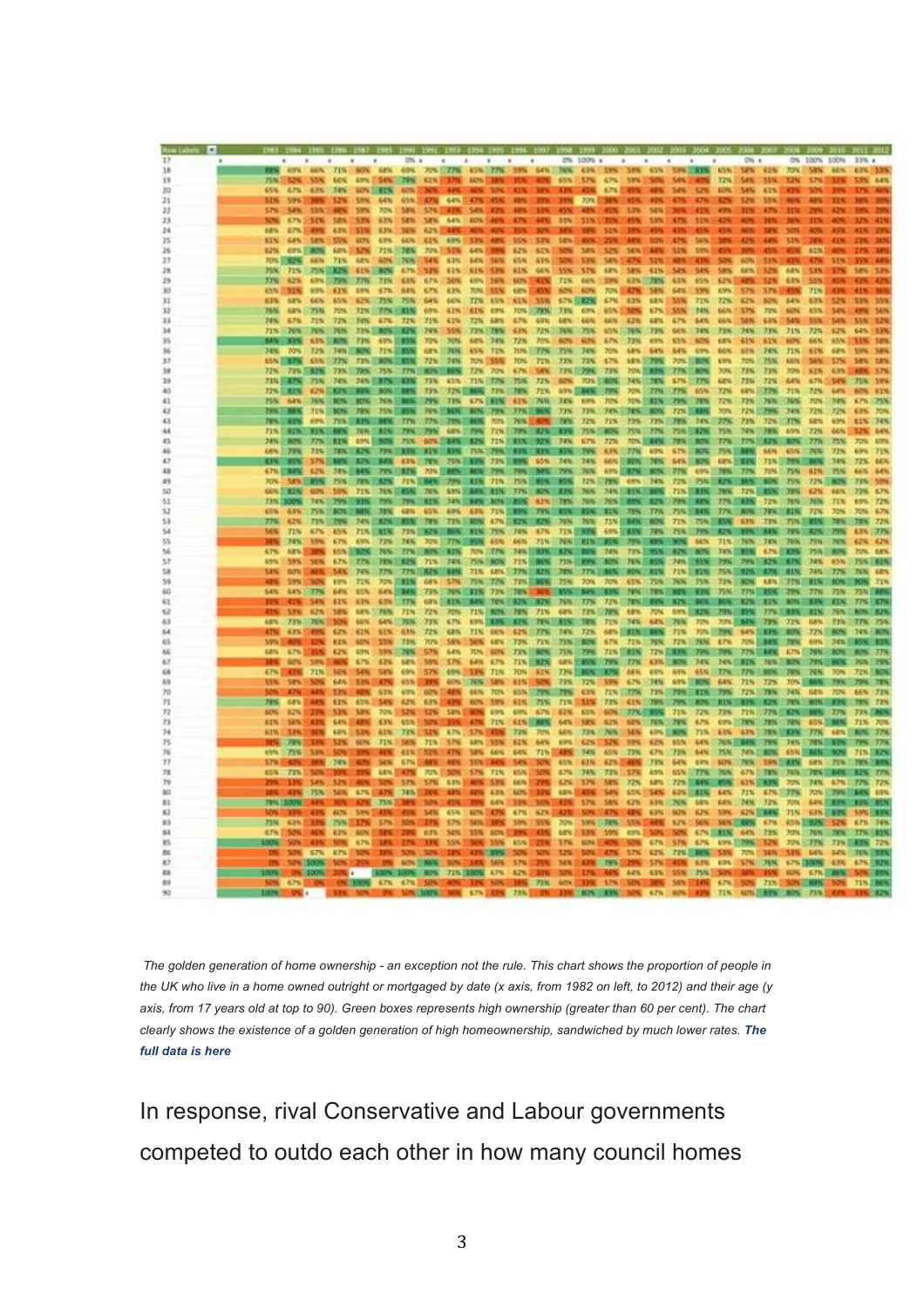they could build, while individuals also built privately in great numbers. Yet even then it could still take a long time to save a deposit, convince a building society manager to lend to you and organise the building of your own home. **During the Seventies, of course, there was mortgage rationing and double-digit interest rates, and council house building slowed.**

It was in the Eighties that this story – what had been the norm – began to change. For when it comes to housing, those now aged 60 are part of a golden generation. In 1983 as many as three quarters of this age group, then aged just 28, lived in a home that was either owned outright or on which there was a mortgage. By the time today's 60 years olds were aged 38, in 1993, some 86 per cent were living in owner-occupied housing.

Only one in seven of that generation were renting in their late thirties. It was far easier for them to buy than it had been for their parents and far easier than it was to be for their children. The difference is that those now aged 80 know that it was not always like this, while young people today have experience nothing else. Naturally, the latter generation can be forgiven for thinking that if you work hard and save hard everyone can end up being securely housed – and feeling bitter when this proves not to be true.

4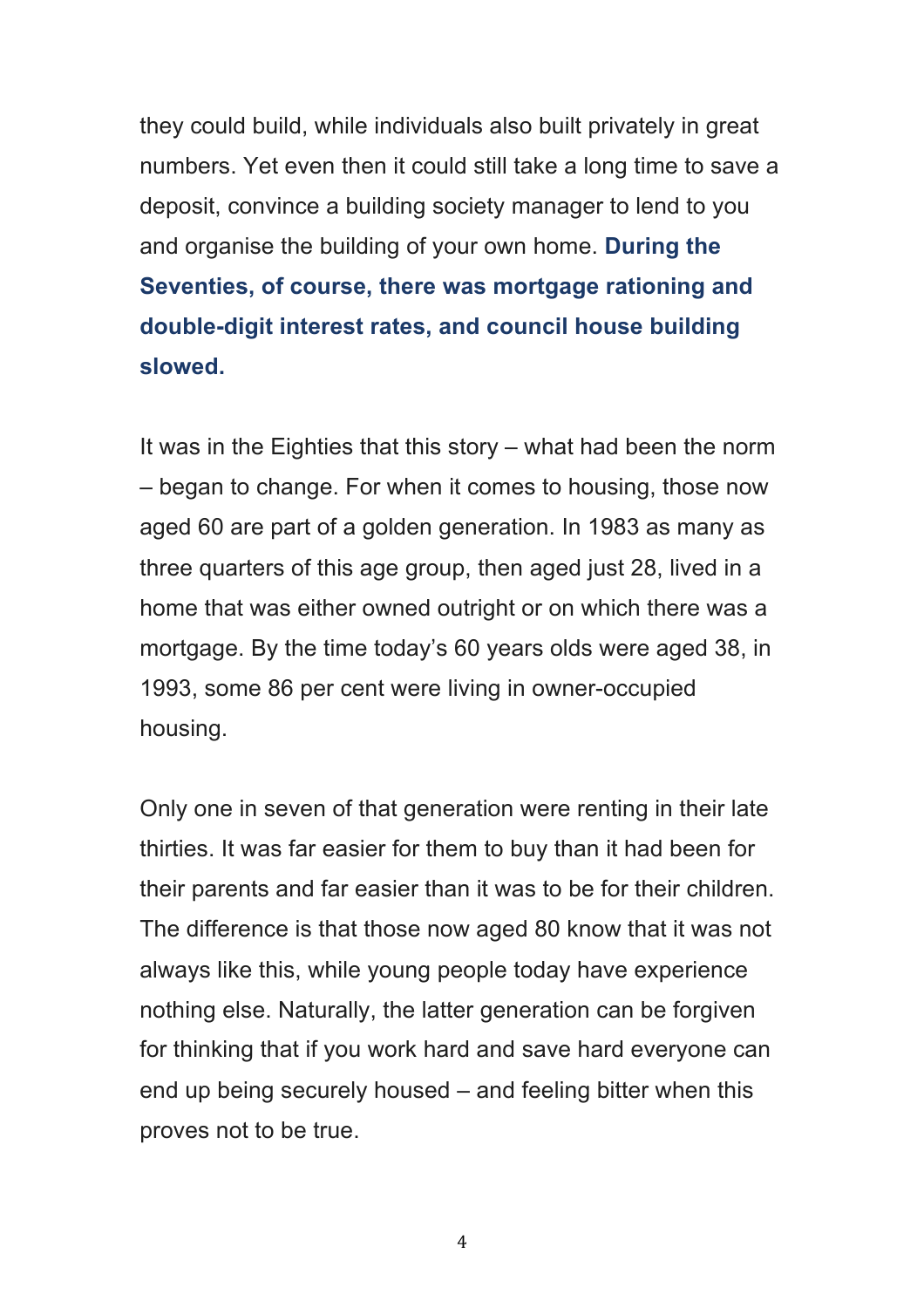For example I was aged 23 when, in the early Nineties, I bought my first home in Newcastle upon Tyne with my then girlfriend. Neither of us had a permanent job. I only had a twoyear contract. I was a research associate at the university studying housing. My salary was not large and I had almost no savings. Because I was studying housing, I decided to ask 16 banks and building societies if they would give us a joint mortgage. All 16 of them interviewed me and many interviewed both of us. All of them sucked their teeth or otherwise looked disparagingly at us asking to borrow so much money when we had so little job security and low wages. All of them made it look as if it would be very hard for them to lend us the money and we would have to wait and see. And then all but one offered us a mortgage. We bought our first home, a three-bed-end-terrace for about £50,000. It was not hard to do.

Had I not asked 16 lenders if they would lend and discovered that 15 would say yes, I would have been left with the impression that I was very lucky to be granted a mortgage back then; but it was not luck, they had so much money to lend that they were forced to lend it to people who were cohabiting, young and only in temporary employment. The "Big Bang" of 1986 had forced them to compete with each other and they needed our interest payments.

5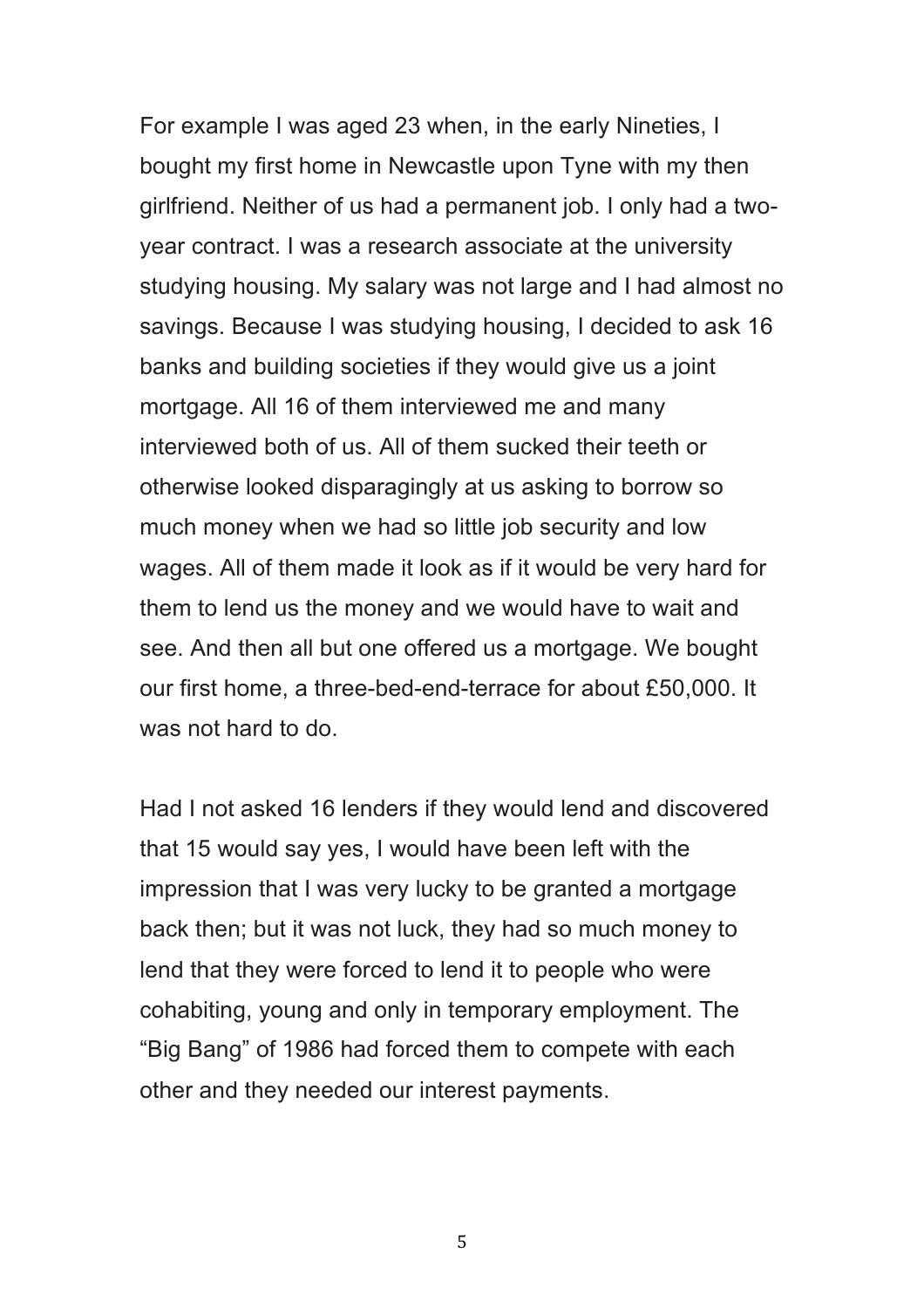| <b>REGION</b>               | AVE, HOUSE PRICE.<br>$\circ$ | AVE, ANNUAL<br>EARNING (£) | SALARY TO HOUSE<br>HOUSE PRICE RATIO |  |  |  |  |
|-----------------------------|------------------------------|----------------------------|--------------------------------------|--|--|--|--|
| UK.                         | 260,000                      | 26,910                     | 9.66                                 |  |  |  |  |
| <b>Wales</b>                | 166,000                      | 24,559.60                  | 6.76                                 |  |  |  |  |
| Scotland                    | 187,000                      | 26,431.60                  | 7.07                                 |  |  |  |  |
| Northern Ireland            | 132,000                      | 23,920                     | 5.52                                 |  |  |  |  |
| North East                  | 152,000                      | 24,450.40                  | 6.22                                 |  |  |  |  |
| North West                  | 168,000                      | 24,986                     | 6.72                                 |  |  |  |  |
| Yorkshire and the<br>Humber | 172,000                      | 24,913.20                  | 6.90                                 |  |  |  |  |
| East Midlands               | 181,000                      | 24,679.20                  | 7.33                                 |  |  |  |  |
| West Midlands               | 193,000                      | 25,199.20                  | 7.66                                 |  |  |  |  |
| East                        | 269,000                      | 26,260                     | 10.24                                |  |  |  |  |
| London                      | 485,000                      | 34,200.40                  | 14.18                                |  |  |  |  |
| South East                  | 320,000                      | 27,903.20                  | 11.47                                |  |  |  |  |
| South West                  | 238,000                      | 24,960                     | 9.54                                 |  |  |  |  |

## Average house price and average annual earnings per region

*Source: Average house price for April 2014, House Price Index (ONS) and Average full time gross annual earnings for April 2013 (ONS)*

There are far stricter rules now on lending. Partly this is because it cannot be assumed that house prices will continue to rise. They are now so high they may not, so banks are worried that if lend recklessly they will not be able to recoup their monies through repossession. Now that government is underwriting the banks, especially though help-to-buy, it does not want to be left with the unsecured debt either.

The result of this is that just over a third of people aged 30 are today able to start to buy a home in Britain. Indeed, it is not until people are in their sixties nowadays that they are in a significant home-owning or buying majority.